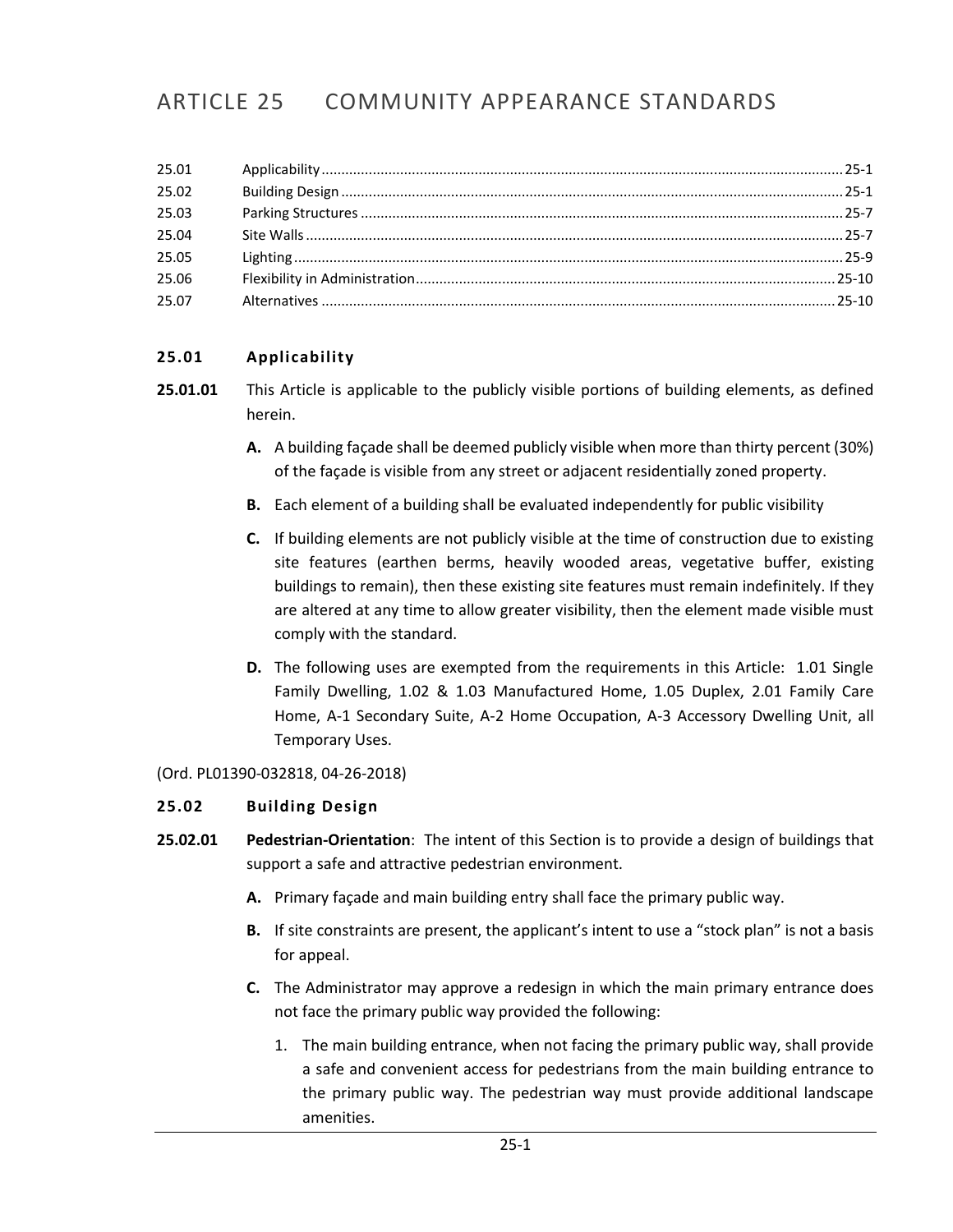- 2. Entrances which are oriented on a diagonal are permitted, provided that they are integrated with the overall architectural design, and not merely angled appendages or alcoves.
- 3. Ground floor windows or window displays shall be provided along at least ten percent (10%) of the building's (ground floor) street-facing elevation(s); windows and display boxes shall be integral to the building design and not mounted to an exterior wall. Parapets above the first floor are excluded from the calculations when the building is over eighty feet (80') in length.
- **25.02.02 Exterior Walls**: The intent of this Section is to require running lengths of walls to be interrupted by architectural features which lend a more human scale to the overall massing.
	- **A.** Features include:
		- 1. Offsets of the building wall or other elements in plan of four feet (4');
		- 2. A colonnade with columns or other vertical elements of sixteen feet (16') or less on center;
		- 3. A change in building material, with a maximum of two (2) uses of this option being counted toward the schedules below;
		- 4. Awnings or canopies;
		- 5. Covered entries or porticos;
		- 6. Windows with a minimum width of two feet and eight inches (2'8") and a minimum height of three feet and four inches (3'4");
		- 7. Trellises;
		- 8. Pilasters, which must be a different material or contrasting color than their background;
		- 9. A combination of the above; and
		- 10. Any other type of feature not listed here which is deemed by Staff to meet the intent of this Ordinance.
	- **B.** Plumbing, mechanical, electrical service components and gutter downspouts are not considered features and may require screening. Such screening is not considered an architectural feature.
	- **C.** Required features must be distributed throughout the building façade and shall not be clustered.
	- **D.** Features shall be provided in accordance with the following feature schedules: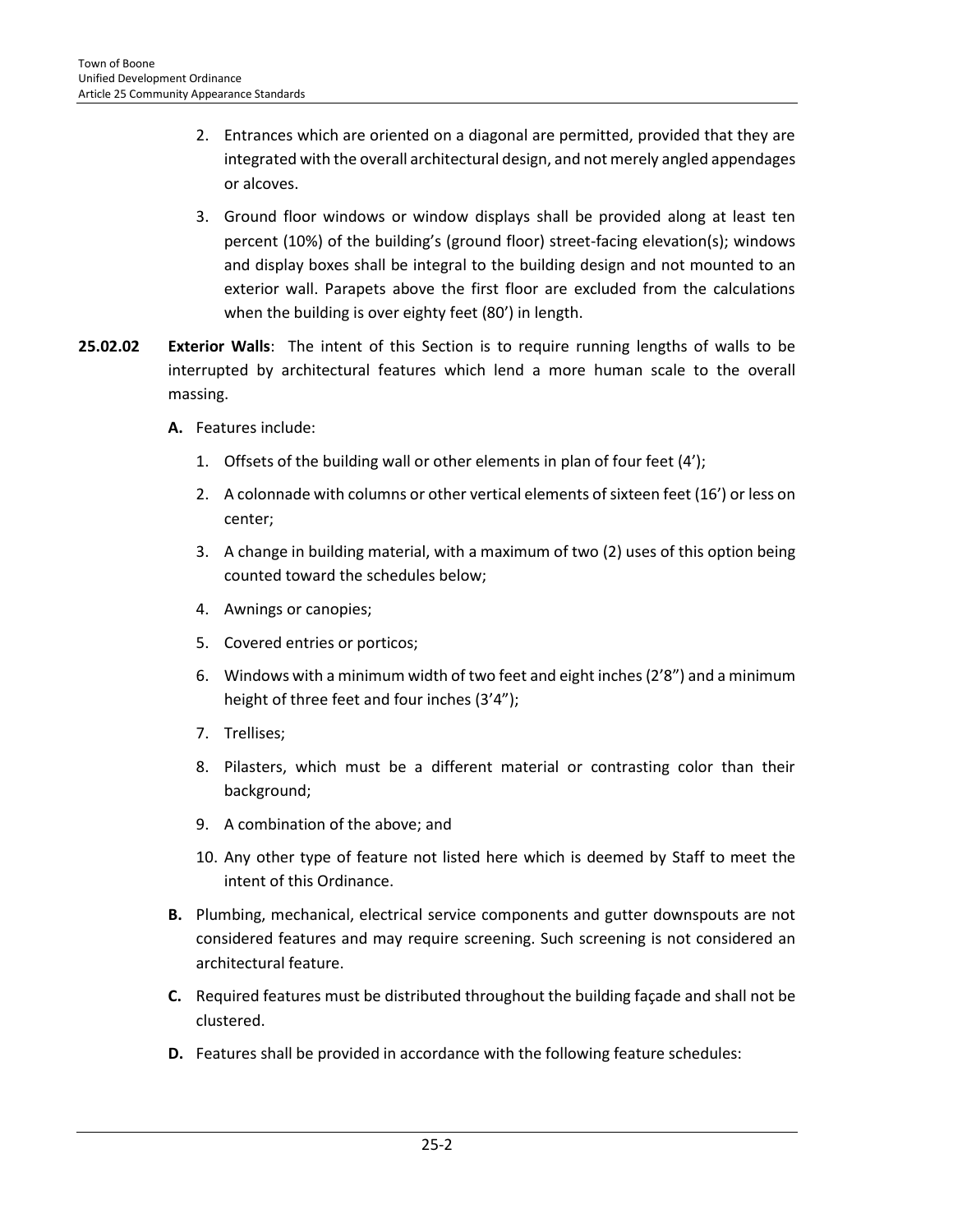| <b>Feature Schedule – Plan</b> |                      |                    |  |  |  |  |
|--------------------------------|----------------------|--------------------|--|--|--|--|
|                                | Minimum # of Feature | Minimum # of Total |  |  |  |  |
| Linear Dimensions, in Plan     | <b>Types</b>         | Features           |  |  |  |  |
| 10' to less than 40'           |                      |                    |  |  |  |  |
| 40' to less than 80'           |                      |                    |  |  |  |  |
| 80' to less than 120'          |                      | 12                 |  |  |  |  |
| $120'$ +                       |                      | 16                 |  |  |  |  |

Table A Feature Schedule – Plan

| Table B |  |
|---------|--|
|         |  |

| Feature Schedule - Elevation |
|------------------------------|
|------------------------------|

| Number of Features Required |
|-----------------------------|
|                             |
|                             |
|                             |
|                             |
|                             |

**E.** Features which serve to interrupt the building façade in both plan and elevation shall be credited as such using the above charts. Windows are considered plan and elevation features. See examples in Figures 3 and 4 below.

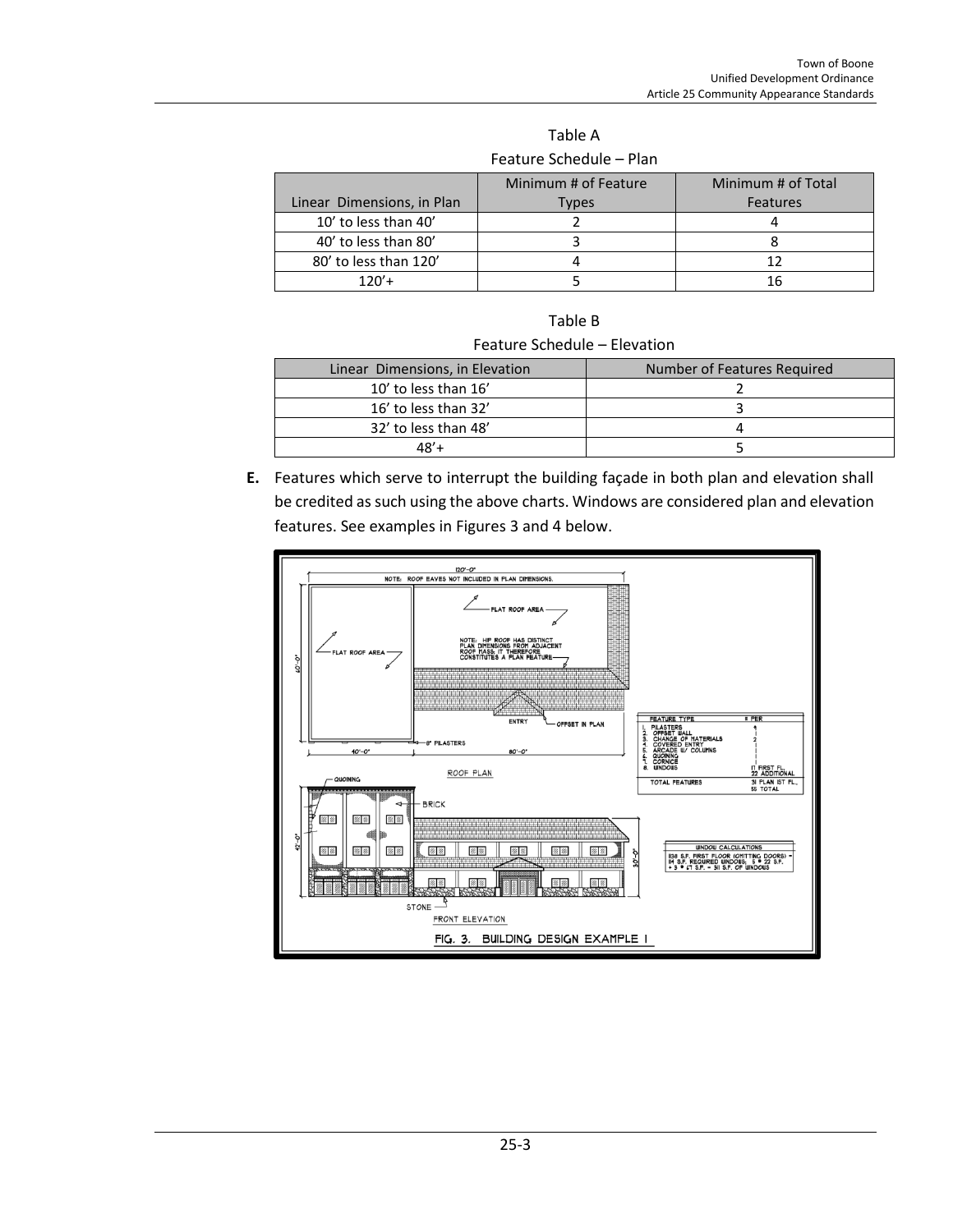

- **25.02.03 Roofs**: This Section regulates both pitched and flat roofs. The intent is to interrupt expanses of pitched roofs and minimize or prevent the visibility of flat roofs.
	- **A.** Walls shall not appear to terminate at flat roofs. Flat roofs shall be concealed from view by using pitched roof features, parapets, or a mixture thereof. Where only one elevation has this condition, the parapet or other feature will continue four feet (4') along the adjacent elevation. See Figure 5 below.

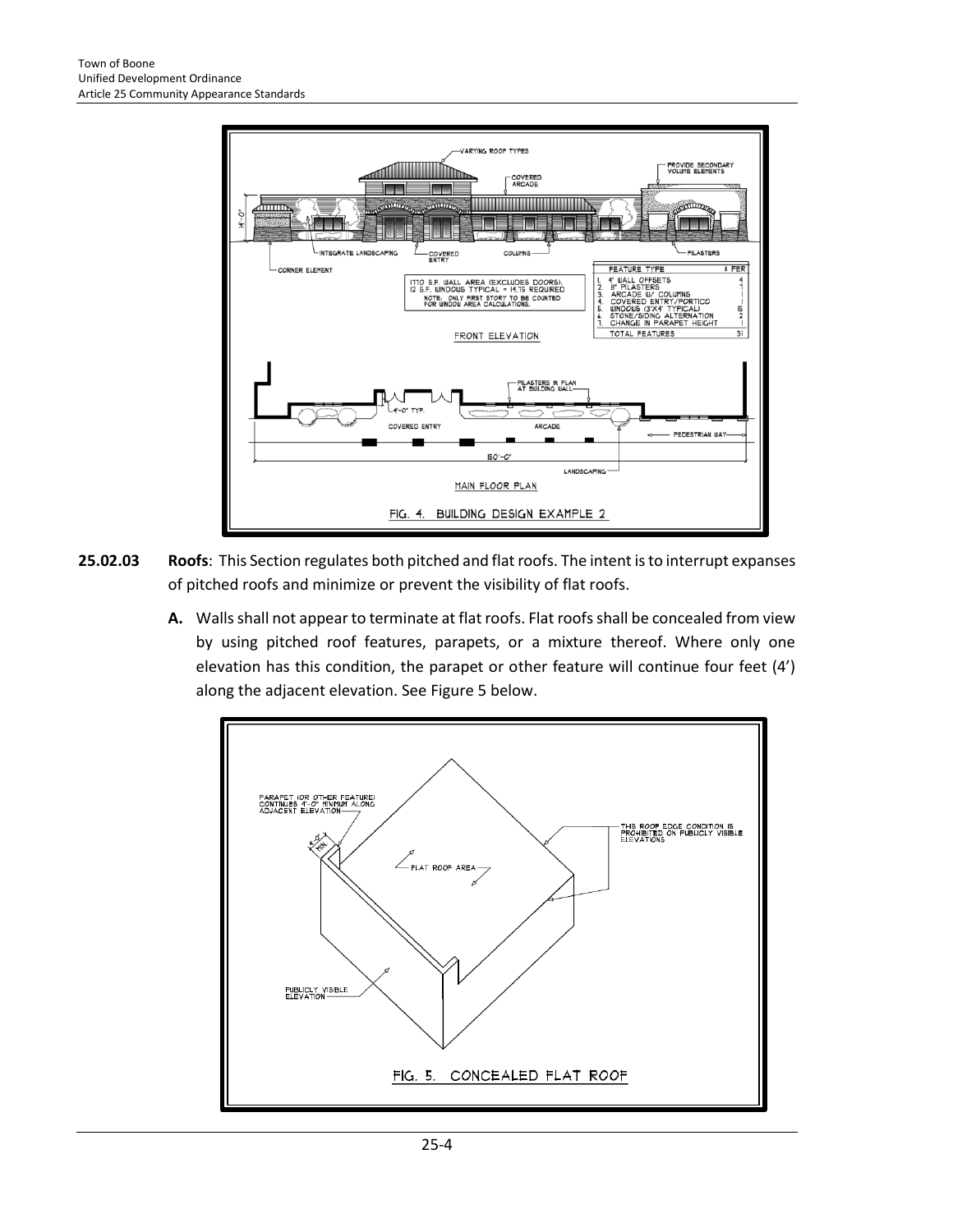- **B.** Buildings over two stories above grade may utilize a flat roof, provided the flat portion is not publicly visible. Compliance may not be possible if the adjacent road grade is substantially above the roof in question.
- **C.** Minimum roof slope for pitched roofs is 4'(v):12'(h).
- **D.** Publicly visible plumbing vent stacks shall be colored to match the roofing material.
- **E.** Where a parapet intersects with a pitched roof element, there shall be no apparent breaks in the parapet wall. See Figure 6 on page 22-17.



- **F.** Awnings or canopies which are illuminated from within must be covered or finished with fully opaque material.
- **G.** Publicly visible pitched roofs shall be articulated by features in accordance with the following schedule. Features shall be in proportion to the roof area where they appear. Features include:

Table C Feature Schedule – Roof Areas

| Roof Area                                              | Number of Features Required |  |
|--------------------------------------------------------|-----------------------------|--|
| Less than 1200 $ft^2$                                  |                             |  |
| 1200 ft <sup>2</sup> to less than 1600 ft <sup>2</sup> |                             |  |
| 1600 ft <sup>2</sup> to less than 2400 ft <sup>2</sup> |                             |  |
| 2400 ft <sup>2</sup> +                                 |                             |  |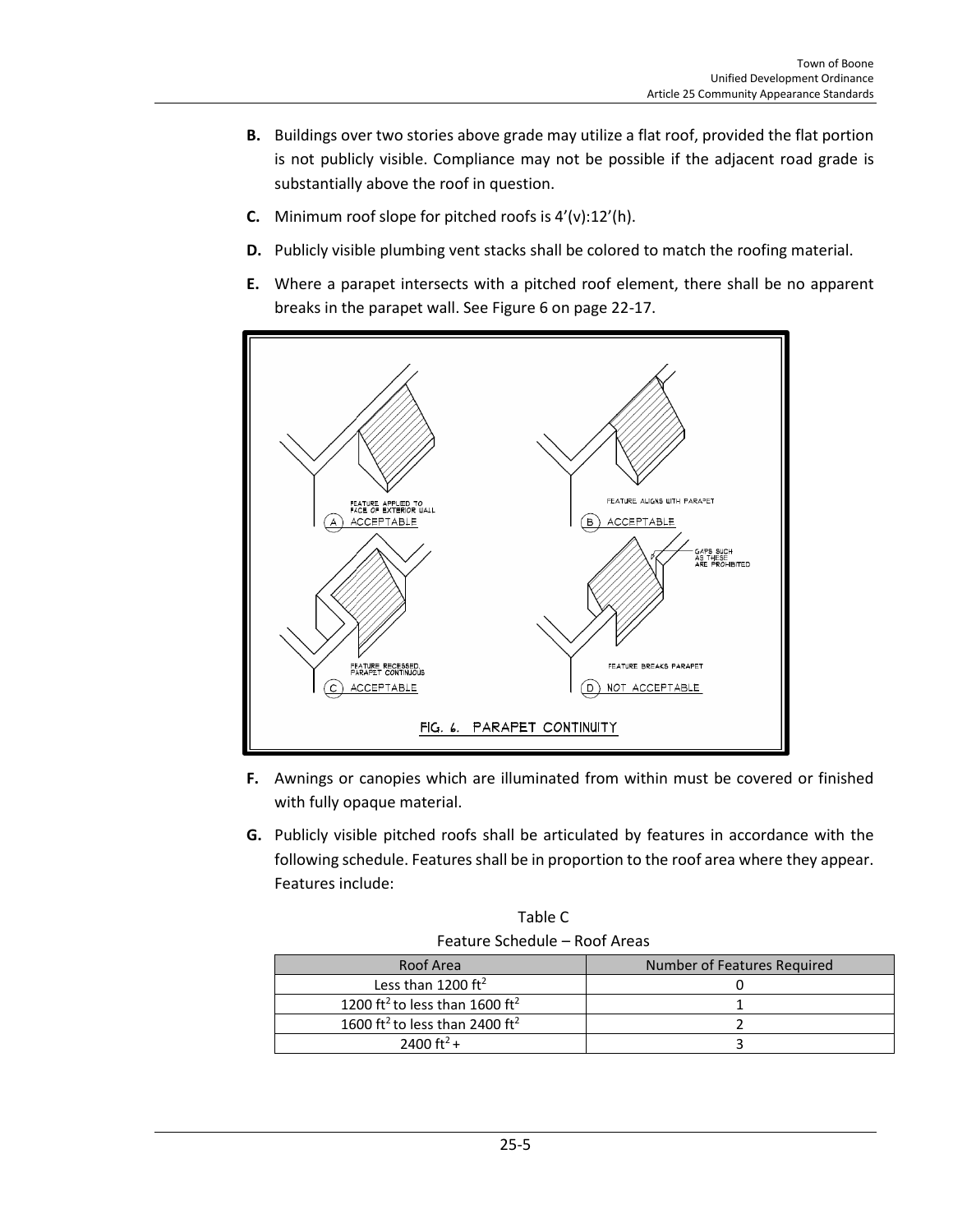- **H.** No part of this Ordinance shall be construed to prevent solar panels or any other type of renewable energy collection or storage method, provided the development follows the massing guidelines established herein.
- **25.02.04 Materials:** The intent of this Section is to require materials indigenous to the area for a native, natural appearance.
	- **A.** For any publicly visible elevation, a minimum of twenty-five percent (25%) of the building finish material must be stone or concrete-simulated stone, wood or simulated wood in concrete board (such as "Hardi" products), or brick or concrete-simulated brick.
	- **B.** Mirrorized glass is prohibited from use. Reflective tinted glass is acceptable up to thirty percent (30%) tint. Anything above thirty percent (30%) tint is subject to review by the Administrator pursuant to 25.07.01.
	- **C.** Architectural concrete masonry such as split face, or ground-face block is acceptable.
	- **D.** Stucco and synthetic stone are acceptable finish materials.
	- **E.** Architectural concrete (containing a pattern or finish) as a finish material is acceptable. Gray, unfinished concrete is prohibited as a finish material. Concrete architectural detail elements intended to be a decorative enhancement for exterior walls and site walls are acceptable
	- **F.** Other materials subject to Staff review and approval include vinyl siding (which should simulate wood grain) and other manufactured materials. Vinyl siding shall be anchored to the exterior envelope sufficiently to avoid the appearance of deformation or bowing across the façade.
	- **G.** For publicly visible roof surfaces, allowed materials include standing seam metal, asphalt shingles, shakes, tile, or manufactured shingles which give an appearance of shingles, shakes, or other simulated natural material. Sheet materials other than those listed in this Section are subject to Staff review for use on publicly visible roofs.
	- **H.** Any materials which comprise less than ten percent (10%) of a publicly visible exterior building wall and are components of windows or trim systems are allowed (example: aluminum storefront, metal corner trim, etc.).
	- **I.** FRP, PVC, and other composites formed into architectural detail elements such as columns, cornices, etc., are approved for use as long as such material is intended to be a decorative enhancement for the façade.
- **25.02.05 Colors:** The intent of this Section is to prevent inordinately bright façades and primary color ranges. All new construction elements are subject to color requirements, except pavement markings and signage.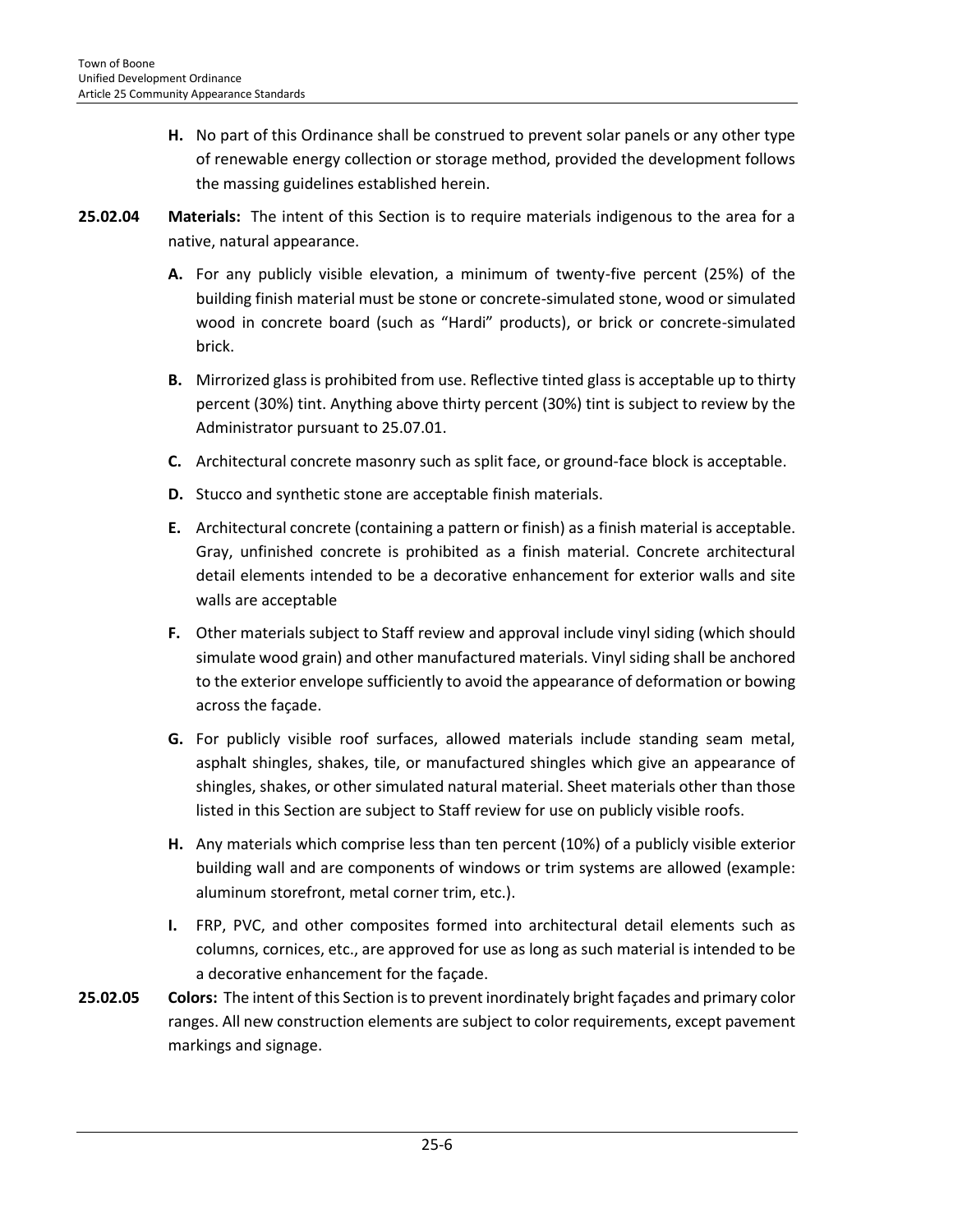- **A.** Acceptable colors for site walls, site lighting, and any other outside construction elements (excluding signage) include that equivalent to Sherwin-Williams series "Essential" and "Fundamentally Neutral" in the Town of Boone Color Reference Guide.
- **B.** Acceptable field colors and trim colors are those equivalent to Sherwin Williams series "Essential" and "Fundamentally Neutral" in the Town of Boone Color Reference Guide.
	- 1. The "LRV" Light Reflection Value of field colors must be below 60.
	- 2. Black is prohibited as a field color in the series "Essential".
- **C.** Acceptable accent colors are those equivalent to Sherwin-Williams series "Essential", "Fundamentally Neutral", and "Color Options" in the Town of Boone Color Reference Guide.

(Ord. 20150767, 11-19-2015; Ord. 20160438, 03-16-2017; Ord. PL04727-050721, 07-01-2021)

### <span id="page-6-0"></span>**25.03 Parking Structures**

- **25.03.01** The intent of this Section is to regulate aesthetic features on parking structures to prevent a utilitarian appearance, and to provide a safe, secure environment for patrons, employees and vehicles.
- **25.03.02** Publicly visible facades must comply with provisions of this Article pertaining to exterior walls, materials, and colors.
- **25.03.03** All above-ground parking floors and decks shall be designed using a continuous façade incorporating window-like openings. The sill of any window-like opening must be a minimum of 42" above the finished floor.
- **25.03.04** Elevator and stair shafts shall be topped with gabled roofs or other architectural features and be oriented so that lobbies are visible from the street at each level.
- **25.03.05** Lighting shall be uniform throughout the structure so that dark hiding places are not created. Lighting levels must conform to IESNA standards.

### (Ord. PL04727-050721, 07-01-2021)

### <span id="page-6-1"></span>**25.04 Site Walls**

- **25.04.01** The intent of this Section is to prevent walls which appear to dwarf the human scale and to encourage equalizing cut/fill or majority cut slope methods of grading.
- **25.04.02** No retaining wall may be more than eight feet (8') in height. This height does not include decorative caps that are less than eight inches (8") in height. Screen walls shall not be taller than necessary to conceal the item screened (such as a dumpster, HVAC equipment, etc.)
- **25.04.03** Buildings located near the top of site retaining walls shall be a minimum of four feet (4') horizontally from the top of the retaining wall.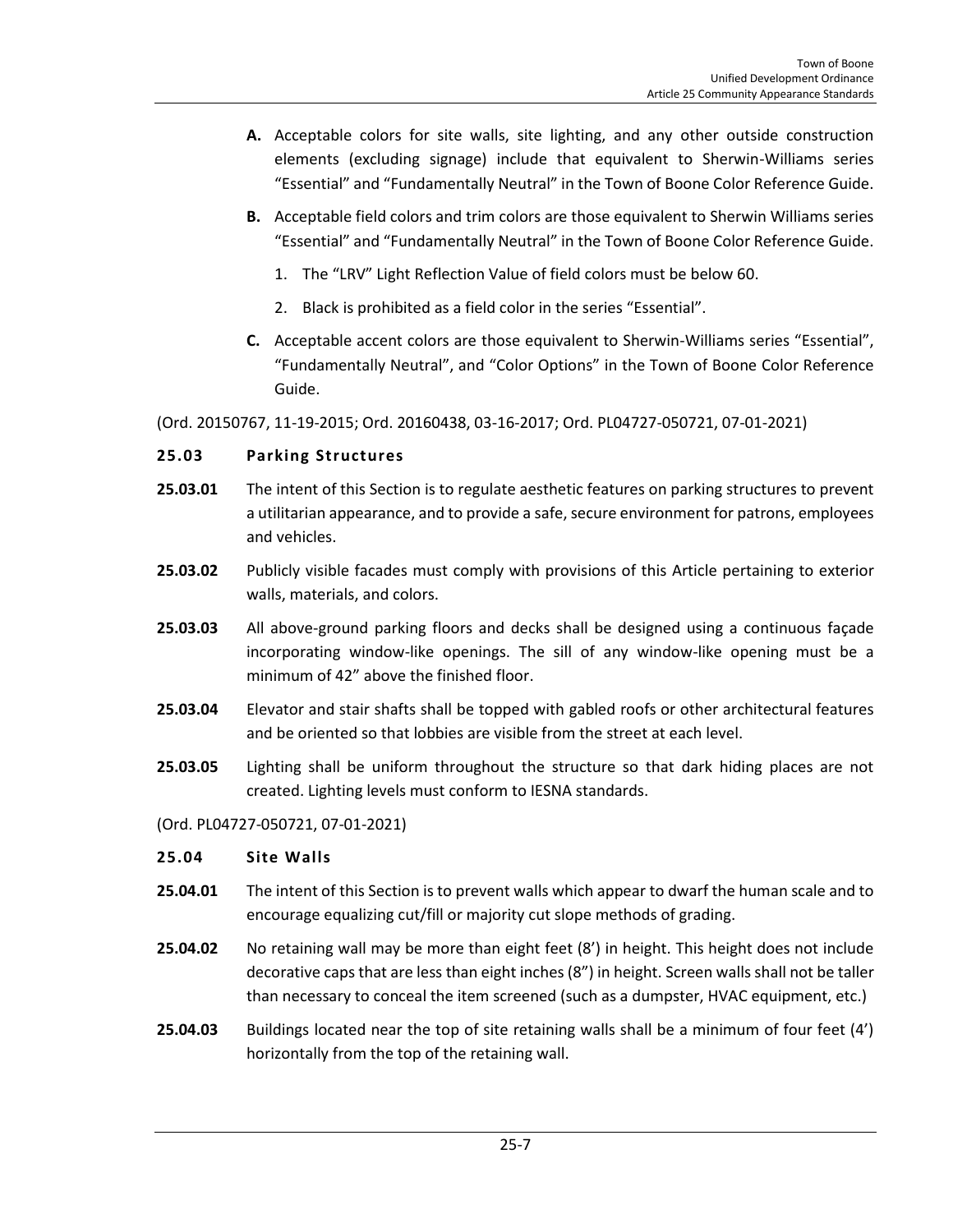**25.04.04** Retaining walls, any portion of which are within six feet (6') of a sidewalk or pedestrian way, shall not exceed four feet (4') in height. Subsequent walls must be offset a minimum of four feet (4') in plan. See Figure 1 below.



- **25.04.05** A series of two (2) retaining walls must have a minimum of four feet (4') horizontally from the back of the top of the lower wall face to the toe of the upper wall face in plan. See Figure 1 above. For three (3) or more walls in series, see item [g] below.
- **25.04.06** The space between retaining walls in series shall be landscaped with appropriate grasses, vines or other ground cover in accordance with provisions of in Appendix C, Town of Boone Details and Specifications Manual and may contain shrubs and trees not to exceed thirtyfive feet (35') in height at maturity. This area shall be maintained in accordance with the provisions of Section 31.12.
- **25.04.07** Retaining walls in series which collectively exceed sixteen feet (16') in height shall have a minimum of one (1), ten foot (10') wide Type "A" buffer (see Section 31.05), between two of the walls. Retaining walls which are separated by a building, a road, or a parking area shall be exempt from this requirement. See Figure 2 below.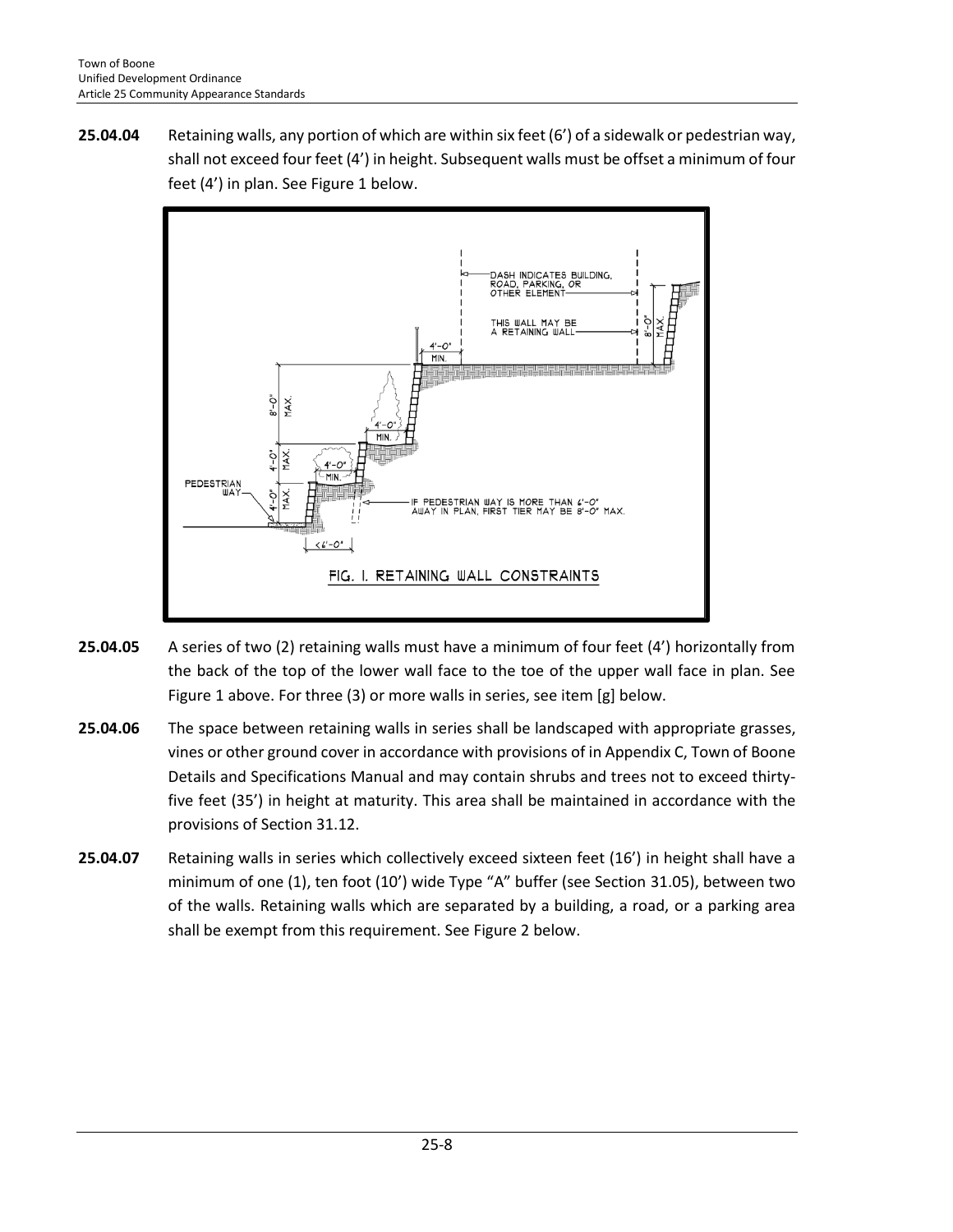

**25.04.08** Publicly visible site wall material and color shall be architecturally compatible with the principle building(s) on site.

## <span id="page-8-0"></span>**25.05 Lighting**

- **25.05.01** The intent of this Section is to prevent light from commercial developments from excessively illuminating the property in question, other properties, or the night sky.
- **25.05.02** Only light fixtures which are categorized as full cut-off (FCO) fixtures shall be permitted, except sports field fixtures which must comply with Section 25.05.04.
- **25.05.03** The following are specific standards for lighting intensity based upon the activity involved. Values are presented in allowable foot-candles (fc) maintained (measured horizontally) at grade and are to be averaged throughout the site to avoid hot spots, i.e. areas of extreme light intensity relative to the remainder of the site:

|                            |                   |            | Min./Max. Uniformity |
|----------------------------|-------------------|------------|----------------------|
| Activity                   | <b>Minimum</b>    | Maximum    | Ratio                |
| Pedestrian Areas/Sidewalks | $.2$ f.c.         | $1.0$ f.c. |                      |
| <b>Building Entries</b>    | $1.0$ f.c.        | 10.0 f.c.  |                      |
| <b>Street Lighting</b>     | $.2$ f.c.         | $1.0$ f.c. |                      |
| Open Parking Areas         | .2 f.c. to 9 f.c. | 3.6fc      | 4:1                  |
| Playgrounds                |                   | $5.0$ fc   |                      |
| Site Perimeter             |                   | $.5$ fc    |                      |

**25.05.04** Lighting for sports fields and outdoor courts is generally in excess of general outdoor lighting levels. Recreation lighting levels established by the IESNA are to be used as the standard. All sports fields or tennis courts must meet the following minimum standards: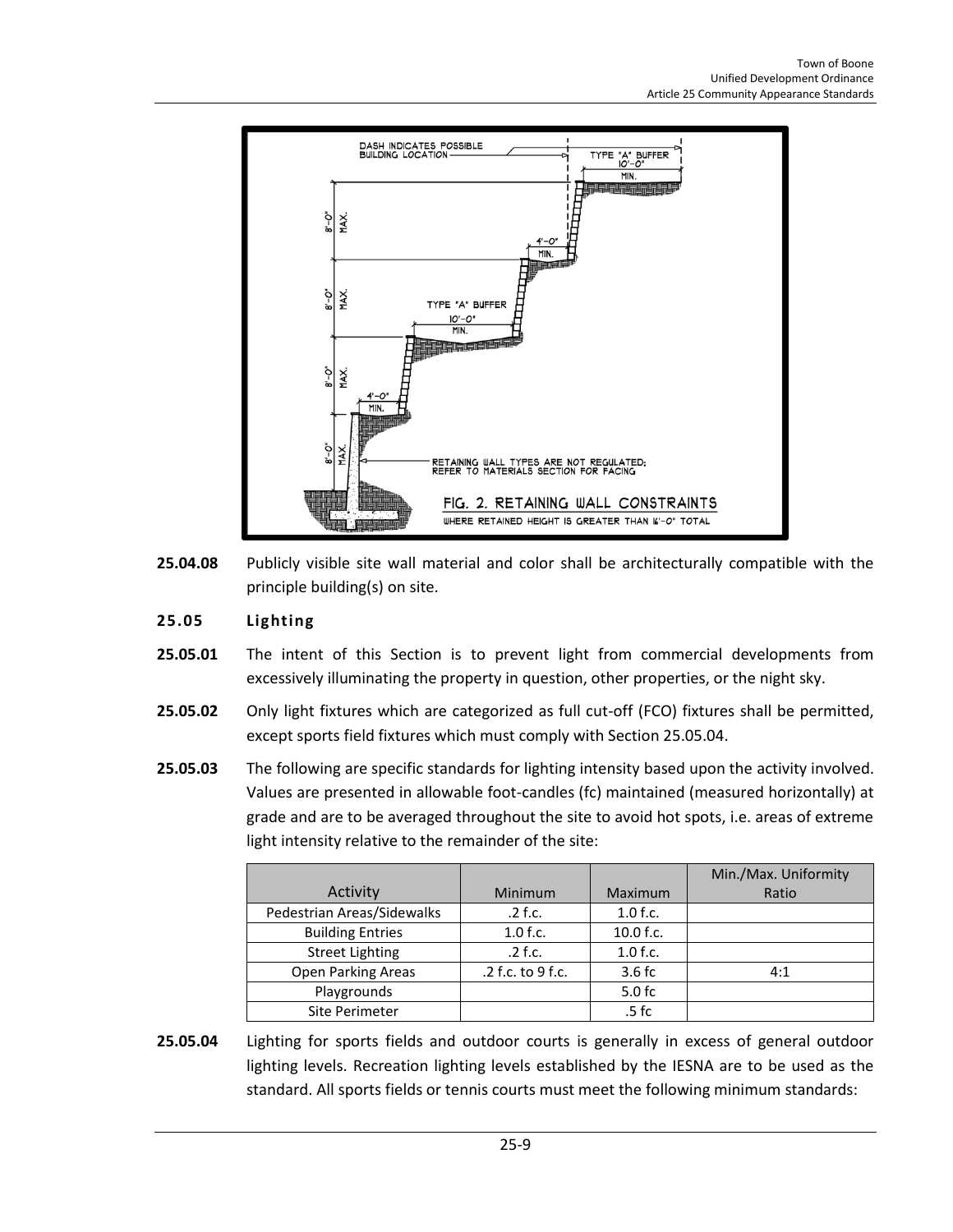- **A.** Fixtures must be fitted with the manufacturer's glare control package. If the manufacturer does not have a glare control package, the fixture specification must be changed to a manufacturer that offers a glare control package.
- **B.** Lighting shall be extinguished no later than one hour after the event ends.
- **C.** Fixtures must be designed with a sharp cutoff and aimed so that their beams fall within the primary playing area and the immediate surroundings, so that off-site direct illumination is significantly restricted.
- **25.05.05** Canopies associated with vehicle related services shall be illuminated at a maximum illuminance of 30 fc and individual fixtures shall be flush mounted or have the canopy edge below the lowest light-emitting point on the fixtures. All existing gas station canopies which exceed this standard shall be made compliant within seven (7) years of the date of adoption of this Article.
- **25.05.06** Up-lighting may be used to illuminate a building, landscaping element or architectural feature, provided the lighting design has a maximum illuminance of 12fc, measured in a vertical plane. Down lighting is preferred.
- **25.05.07** Parking decks and covered parking areas must conform to IESNA standards.
- **25.05.08** At the end of a development permit, the applicant shall submit a final certification that a post installation inspection was conducted to check for compliance with a light meter against the approved lighting plan. Substitutions by electricians and contractors are common and will not be accepted unless substitutions are reviewed and approved.

The post installation inspection should be conducted by a professional engineer with demonstrable expertise in lighting design and mitigation strategies, or a lighting specialist who is lighting certified (LC) by the National Council on Qualifications for the Lighting Professions (NCQLP).

(Ord. PL04727-050721, 07-01-2021; Ord. PL05270-110121, 12-08-2021; Ord. PL05272-110121, 12-08- 21)

### <span id="page-9-0"></span>**25.06 Flexibility in Administration**

**25.06.01** Flexibility in administration is required for this Article. When strict application of the standards within this Article undermines other provisions of the UDO, then those other provisions take precedence. For example, the retaining wall height limitation may be increased to afford an opportunity to preserve significant or historic tree(s).

#### <span id="page-9-1"></span>**25.07 Alternatives**

- **25.07.01** Alternatives to the appearance standards provided herein may be permitted upon written review and approval of the Administrator.
- **25.07.02** The Administrator may approve an alternative not to exceed +/- 25% of the relevant standard or requirement if they find that the alternative meets the purpose and intent of the provisions contained within this Article. When the Administrator approves an